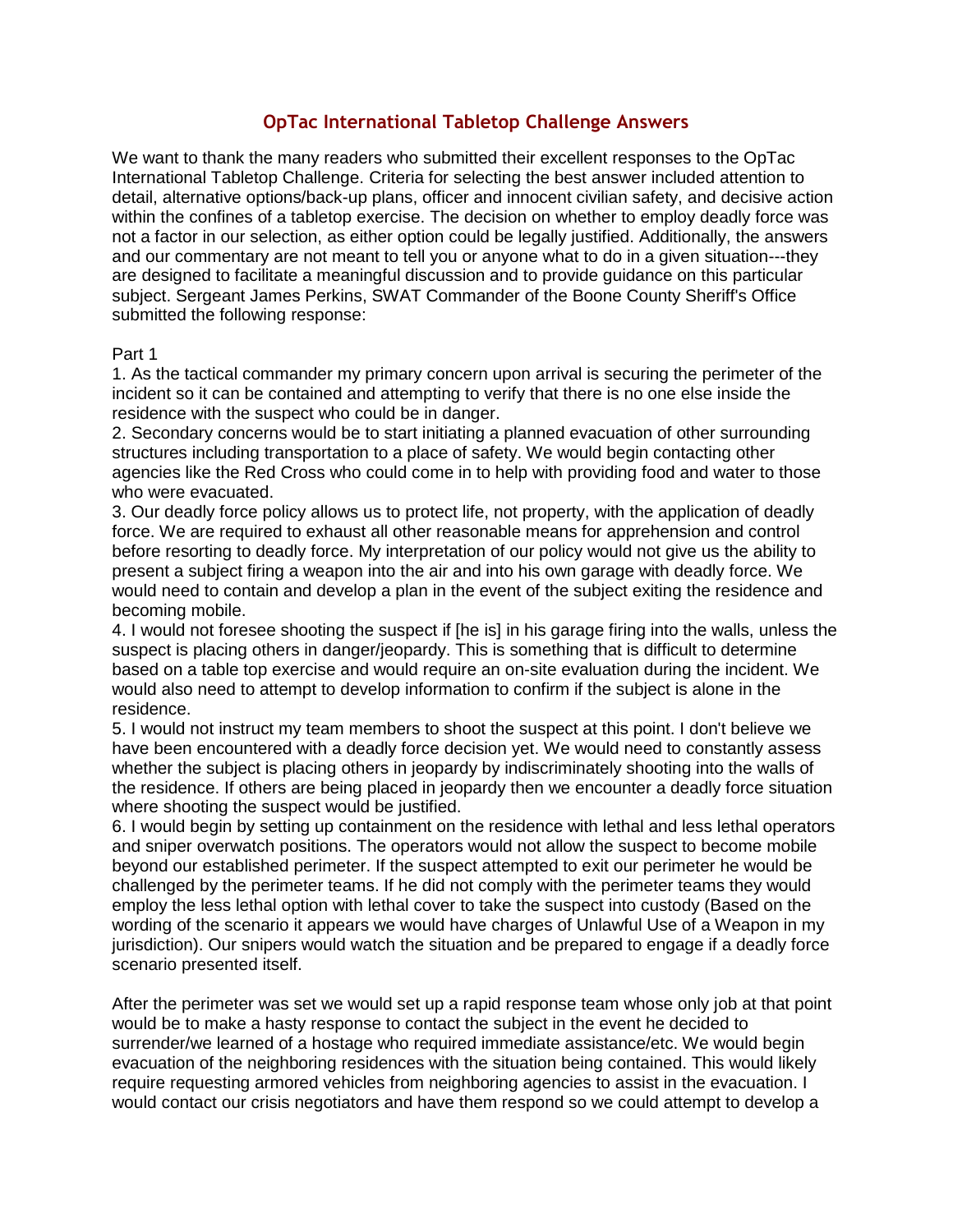conversation with the subject. I would also contact our Detective unit so they could begin writing a search warrant for the residence to give us further justification for entry if it was needed later.

The situation would be developing and we would consider deploying gas munitions at some point into the residence in an attempt to get the subject to surrender. If deploying gas was not successful then we would need to request a robot for assistance in an effort to begin searching the residence prior to placing our team members inside. Our last effort would be to enter the residence with sniper overwatch in an attempt to take the suspect into custody for the crimes committed.

There are many things that could change depending on the subject's reactions to some of the items listed; it is possible we would avoid entering the residence with the SWAT team. The subject has firepower that could penetrate our tactical shields. We would need to request heavier armor/armored vehicles from other tactical teams in our area.

## Part 2

1) Does the fact that the suspect is an off-duty police officer from a neighboring jurisdiction change your plans and answers to the questions from Part 1? If so, what are the changes? I don't think I need to change any of the action plans after discovering the subject is an off-duty officer. We would need to get the info out to the people on the team and make them aware the subject could have knowledge of our tactics and begin countermeasures.

2) Has your patrol shift and/or tactical team discussed the possibility of having to kill another police officer on a call for service, especially one who might be known to them? We have not discussed it specifically on my team.

3) For Commanders: Would you instruct your officers to shoot the suspect if they have not yet done so? Why/why not?

Based on the information in the scenario, I don't believe we have reached a deadly force decision yet. The subject is contained by the perimeter and we would be working on evacuations.

4) What is your revised plan for successful incident resolution? My plan has not changed. I would continue with the initial plan outlined in the first table top.

## Actual Outcome and OpTac International Commentary

The tactical team involved in the actual call-out allowed the suspect to go inside of his residence. The commander and a negotiator then knocked on the front door and conducted face-to-face negotiations with the suspect, who subsequently surrendered. While this tactic was effective in this situation, we do not recommend it be followed. Potentially dangerous tactics that meet with operational success become validated for future use where the outcome might not be as favorable. Only employ tactics that can consistently lead to successful incident outcomes, and do not mistake luck, for sound tactics and effective decision-making.

We also recommend that all SWAT teams and patrol shifts discuss the psychological impact and tactical considerations with regard to killing a law enforcement officer who is involved in criminal activity. Several commanders and officers have shared their experiences in this situation during our tactical programs. Their reactions included: hesitation, guilt over killing someone they knew, and anger at being placed in this particular situation by the suspect. One commander commented that he was at a local coffee shop with an officer from a neighboring jurisdiction one hour before being called to the same officer's house under almost identical